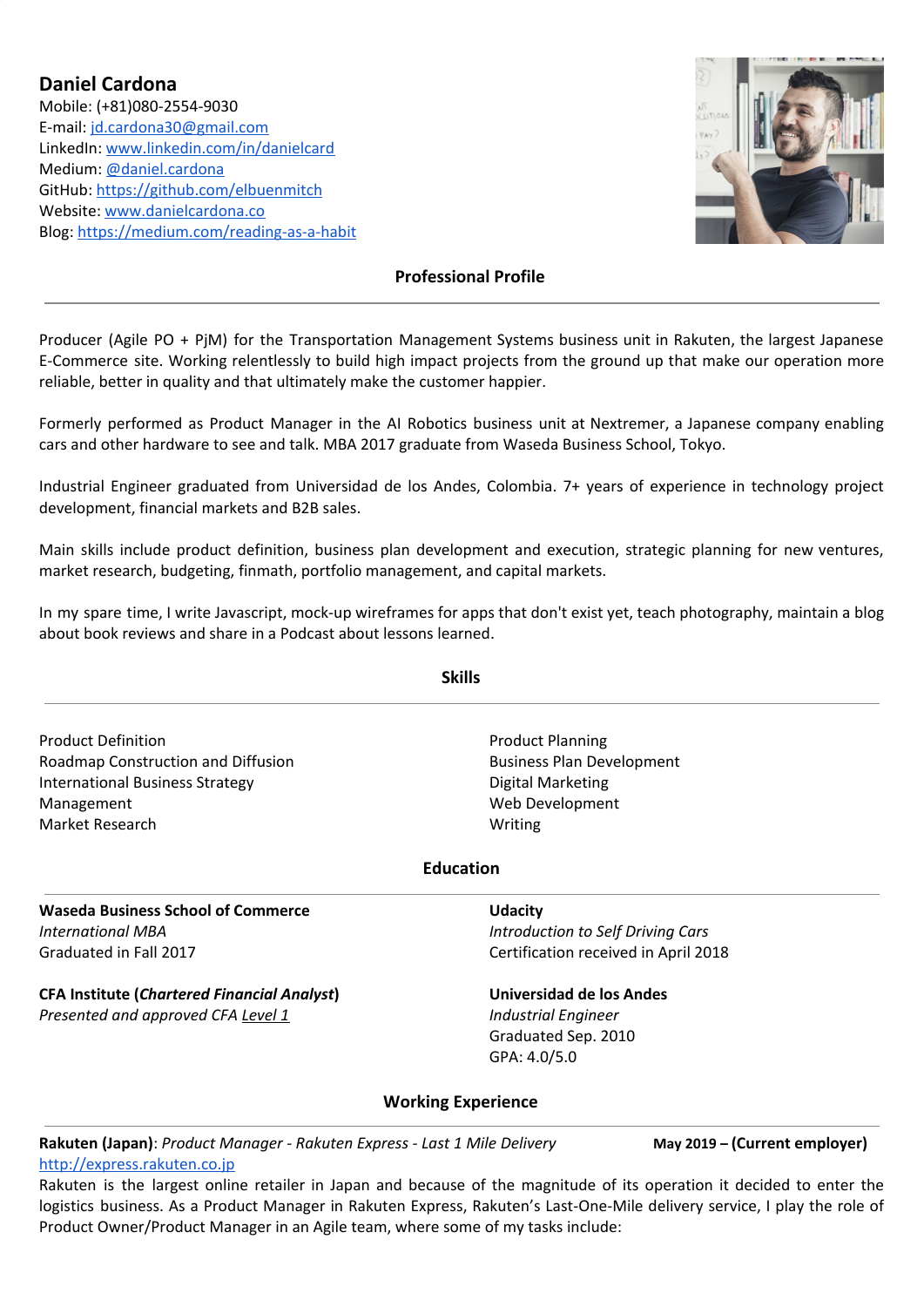- Obtaining deep understanding of the operational logic and business flow that the company is pursuing for its logistics operation in the long term.
- Product planning based on user research and collected data from previous iterations of the services we offer.
- Communal construction, socialization and maintenance of product roadmaps that allow various parties to stay on top of what the division's direction is and by what timeframe it's planning to get there.
- Creation of documents that serve as a basis for the users, management, developers and QA teams to understand the nature and details of the features to be built into the existing products.
- Definition of KPIs to track the performance of the existing product suite and guide product decisions.
- Creation of dashboards that allow the teams to follow KPIs.
- Doing stakeholder management and expectation control, so that we can stay focused on the work at hand without overpromising.
- Writing user stories, creating application mockups, writing confluence pages, building budgeting spreadsheets, designing interaction flows, meeting with users to collect feedback, or any kind of support that the team needs to get clarity on the kind of work that needs to be done in order to move us closer to the goal of building a more maintainable, reliable, efficient and cheaper last one mile solution for Rakuten.

# **Nextremer (Japan)**: *Product Manager* **Sep. 2016 – Mar 2019**

# [http://nextremer.com](http://nextremer.com/)

Nextremer is an AI research lab using NLP and Image Processing to create value for corporations. I lead the creation of a Computer Vision SaaS, that allows users to implement object recognition based on only one sample image, as opposed to other methods that require large amounts of labeled images for training.

This process included the following activities:

- Initial market analysis and value chain decomposition, in collaboration with the research team, which allowed me to identify an opening in the market where this product made sense and was necessary.
- Designed and ran customer research activities (including survey and interviews), in collaboration with the sales team, to determine the features necessary in the MVP.
- Consumer journey research by doing a technical deep dive on machine learning tools and practices, including data collection with scraping libraries such as Splinter and Selenium, and image classification using OpenCV and Python (see the Udacity course on Self Driving Cars on the education section above), and implementation of existing computer vision APIs such as Google Vision Cloud.
- Consolidate the value proposition and go-to-market plan, which included a year long budget for the product's launch and promotion.
- Coordinated the construction of a promotional landing page (which I wrote using plain JS) with the product's description, a demo video (which I produced using Adobe Premiere) and a demo section (which I built using JS in the front, and PHP and Python in the back) where users could test the engine.

Other projects in the company where I participated included representing the company in startup competitions and generating numerous international leads for it's NLP solution [\(https://bit.ly/2TWKTYG](https://bit.ly/2TWKTYG)). I also ran the corporate blog for international markets ([http://journals.nextremer.com](http://journals.nextremer.com/)).

# **Alianza Valores, Broker Dealer (Colombia)**: *Trader and Institutional Sales* **Nov. 2013 – Apr. 2015**

# <https://www.alianzavalores.com.co/>

Built information tools on VBA Excel to generate business ideas. Recovered numerous unprofitable accounts. Built an algorithmic approach to manage a portfolio of pensional bonds that made trade recommendations based on market variables. With this tool we were able to attract new customers and increased the monthly income from the accounts under my supervision by more than 200%.

# **Los Otros Producciones – Advertising Startup (Colombia)**: *Co-Founder, CFO* **2012 - 2014**

#### <http://epigrama.co/losotros/projects/xose.html>

Secured working capital from angel investors and ran the finances of the company. Managed the temporary staff that we used for the productions.